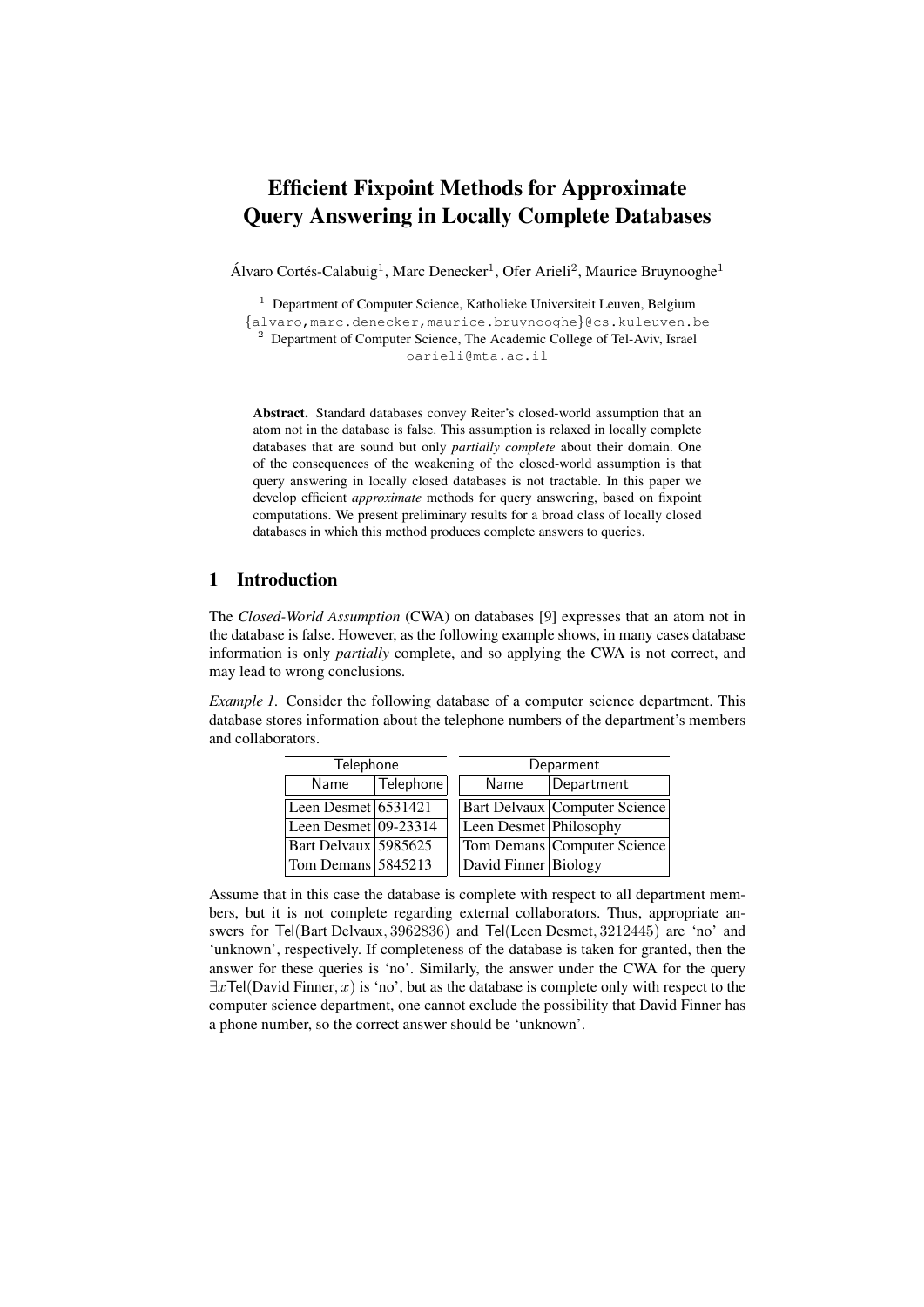Not surprisingly, however, query answering in locally closed databases turns out to be intractable in general. This provides the motivation for developing efficient *approximate methods* for query answering based on fixpoint semantics in the context of three-valued logic. This approach is also motivated by the fact that in many applications there is no need to have *all* the answers to a query and often it is enough to have a sufficiently large subset of them. For instance, a company searching in an (incomplete) database for a provider of some urgently required service will be satisfied by finding *some* candidate providers, so an exhaustive search is not always needed.

The current work builds upon [4], which in turn relies on a extension of the formalism of Levy [8] for representing partially complete information in database systems. In [4], a polynomial algorithm for querying a subclass of locally closed databases – called hierarchically closed – was introduced. This algorithm was based on implicit approximations of all the models of a locally closed database using three-valued structures. In this paper, we use similar approximation techniques but we generalize the work in [4] by describing a polynomial fixpoint procedure that computes answers from a more general – and at the same time useful – set of locally closed databases. For a large class of queries and locally closed databases the new algorithm retrieves correct and complete answers. We show, moreover, that in the general case deciding complete world information, i.e. whether possible and certain answers coincide, is undecidable.

This paper is organized as follows. In Section 2 we recall the basic concepts, properties and semantics of locally closed databases as introduced in [8, 3–5]. In Section 3 we survey some previous results regarding intractability of query answering in locally closed databases and show a new undecidability result concerning the closed-world information. This motivates the approximative approach, for query answering, presented in Section 4. In Section 5 we conclude.

# 2 Representing Incompleteness in Database Systems

In this section, we recall the concepts of the LCWA as introduced in [3–5]. We denote by  $\Sigma$  a finite first-order vocabulary, consisting of sets  $\mathcal{R}(\Sigma)$  of predicate symbols and  $\mathcal{C}(\Sigma)$  of constants. First-order formulas over  $\Sigma$  are constructed as usual.  $\Psi[\bar{x}]$  denotes a formula with free variables that are a subset of  $\bar{x}$ . Interpretations for  $\sum (\Sigma\text{-structures})$ are also defined as usual. In particular, a Herbrand interpretation has a domain  $\mathcal{C}(\Sigma)$ , such that each element of  $\mathcal{C}(\Sigma)$  interprets itself.

Definition 1. *A* database instance D *is a Herbrand interpretation with a finite domain*  $Dom^D \subset \mathcal{C}(\Sigma)$ .

The set  $Dom<sup>D</sup>$  is sometimes called the *active domain* of the database instance and contains at least all constants in the tables of  $D$  (and often only those). For some variablefree atomic formula A, we write  $A \in D$  to denote that  $A = P(\overline{d})$  where  $\overline{d} \in P^D$ . In what follows, we will often specify a database instance  $D$  by a set of atoms. Unless the domain of  $D$  is explicitly mentioned, it consists of the set of constants that appear in these atoms. In our setting, databases represent *partial knowledge* on the domain of discourse, and as such their instances cannot be viewed as the (unique) possible state of the world.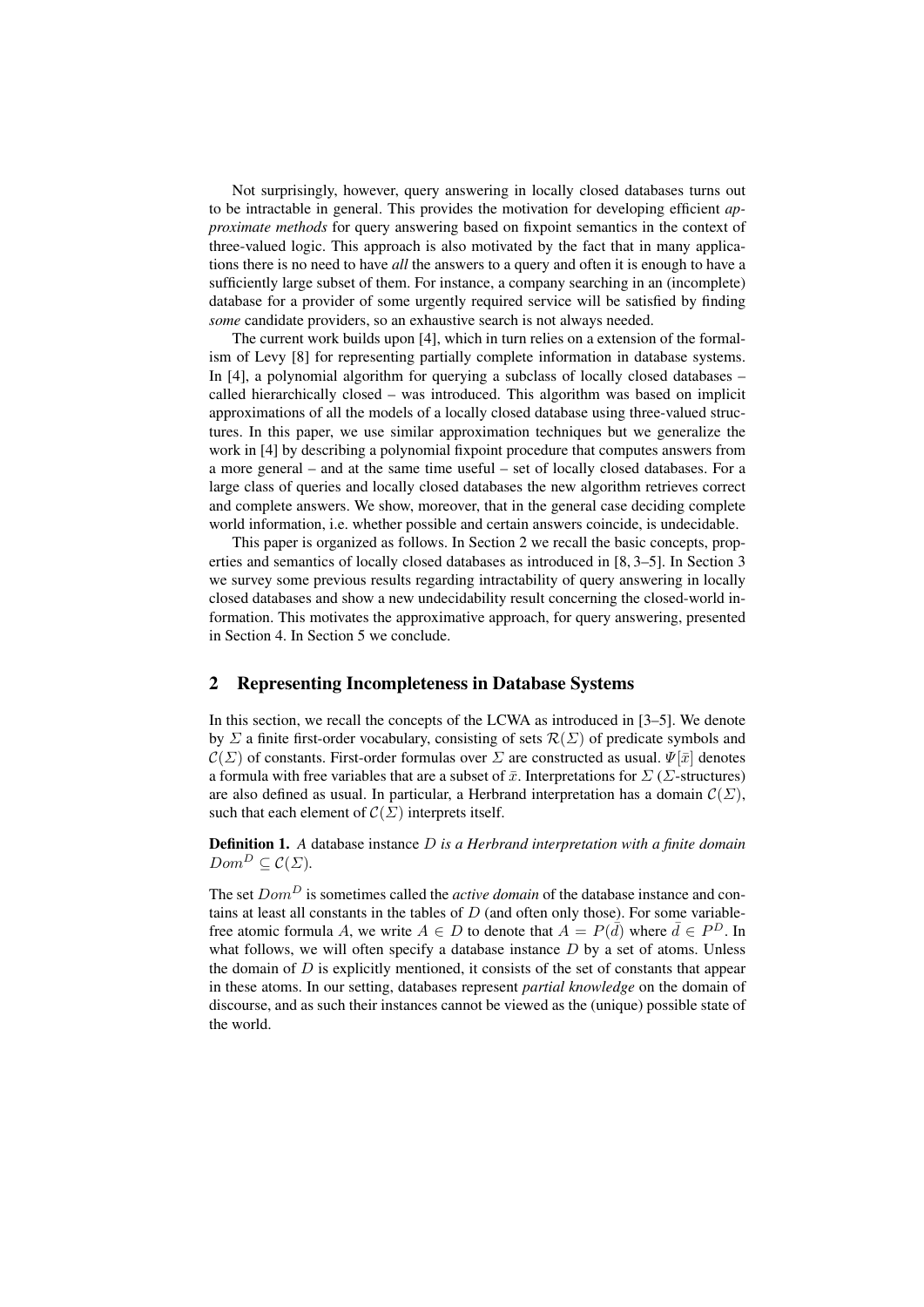Definition 2 ([5]). *A* local closed-world assumption *(LCWA) is an expression of the form*  $\mathcal{LCWA}(P(\bar{x}), \Psi[\bar{x}])$ *, where*  $P \in \mathcal{R}(\Sigma)$  *is called the LCWA's* object *and*  $\Psi[\bar{x}]$ *, called the LCWA's* window of expertise*, is a first-order formula over* Σ*.*

The intuitive reading of the expression in Definition 2 is "for all objects  $\bar{x}$  such that  $\Psi(\bar{x})$  holds in the *real world*, if an atom of the form  $P(\bar{x})$  is true in the real world, then  $P(\bar{x})$  occurs *in the database*". Note that in  $P(\bar{x})$  the value of the variables  $\bar{x}$  are constrained by  $\Psi$ . For this reason we call  $\Psi$  a *window of expertise* of the predicate P.

*Note 1.* This definition is based on the notion of Levy's local completeness statements [8]. Apart for the (innocent) difference that we use logical notation rather than Levy's database notation, LCWAs are more expressive by allowing arbitrary first-order formulas – instead of conjunction of atoms – in the window of expertise.

**Definition 3** ([5]). A locally closed database  $\mathfrak{D}$  *over*  $\Sigma$  *is a pair*  $(D, \mathcal{L})$  *of a database instance* D *over*  $\Sigma$  *and a finite set*  $\mathcal L$  *of local closed-world assumptions over*  $\Sigma$ *.* 

We denote by  $dom(\mathfrak{D})$  the active domain of a locally closed database  $\mathfrak{D} = (D, \mathcal{L})$ . That is,  $dom(\mathfrak{D})$  is the finite set consisting of all the constants in D and L. We define  $\Sigma_{\mathfrak{D}}$  as the extension of  $\Sigma$  such that  $\mathcal{R}(\Sigma_{\mathfrak{D}}) = \mathcal{R}(\Sigma)$  and  $\mathcal{C}(\Sigma_{\mathfrak{D}}) = dom(\mathfrak{D})$ .

*Example 2.* Abbreviate the database of Example 1 as follows:

$$
D = \left\{ \begin{array}{l} \mathsf{Tel(LD, 6531421), Tel(BD, 5985625), Tel(TD, 5845213), Tel(LD, 09\text{-}23314) \\ \mathsf{Depth(BD, CS), Dept(LD, Phil), Dept(TD, CS), Dept(DF, Bio)} \end{array} \right\}
$$

Some examples of local closed-world assumptions for this database are the following:

- 1.  $LCWA(Tel(x, y), Dept(x, CS))$  states that all the telephone numbers of the computer science department members are known and occur in the database. That is, for every  $x_0$  in  $\{x \mid \text{Depth}(x, \text{CS})\}$  (the window of expertise for Tel), all true atoms of the form  $\text{Tel}(x_0, y)$  are in the database.
- 2.  $LCWA(Dept(x, y), y = CS)$  expresses that all the members of the computer science department are known and are mentioned in the database.

#### 2.1 The Meaning of Local Closed-World Assumptions

The intuitive meaning behind the LCWA expressions of Definition 2 can be formally captured using first-order formulas. For this, we first introduce the following notation.

Definition 4 ([5]). *Let* D *be a database and* P *a predicate in* D*. Denote by* P <sup>D</sup> *the P*-tuples in D. Given a tuple  $\bar{t}$  of terms,  $P(\bar{t}) \in D$  denotes the formula  $\vee_{\bar{a} \in P^D} (\bar{t} = \bar{a})$ .

**Definition 5** ([5]). Let D be a database over  $\Sigma$  and let  $\theta = \mathcal{LCWA}(P(\bar{x}), \Psi[\bar{x}])$  be an *LCWA over* Σ*. The* meaning *of* θ *in* D *is given by the formula*

$$
\mathcal{M}_D(\theta) = \forall \bar{x} \big( \Psi[\bar{x}] \supset (P(\bar{x}) \supset (P(\bar{x}) \in D)) \big).
$$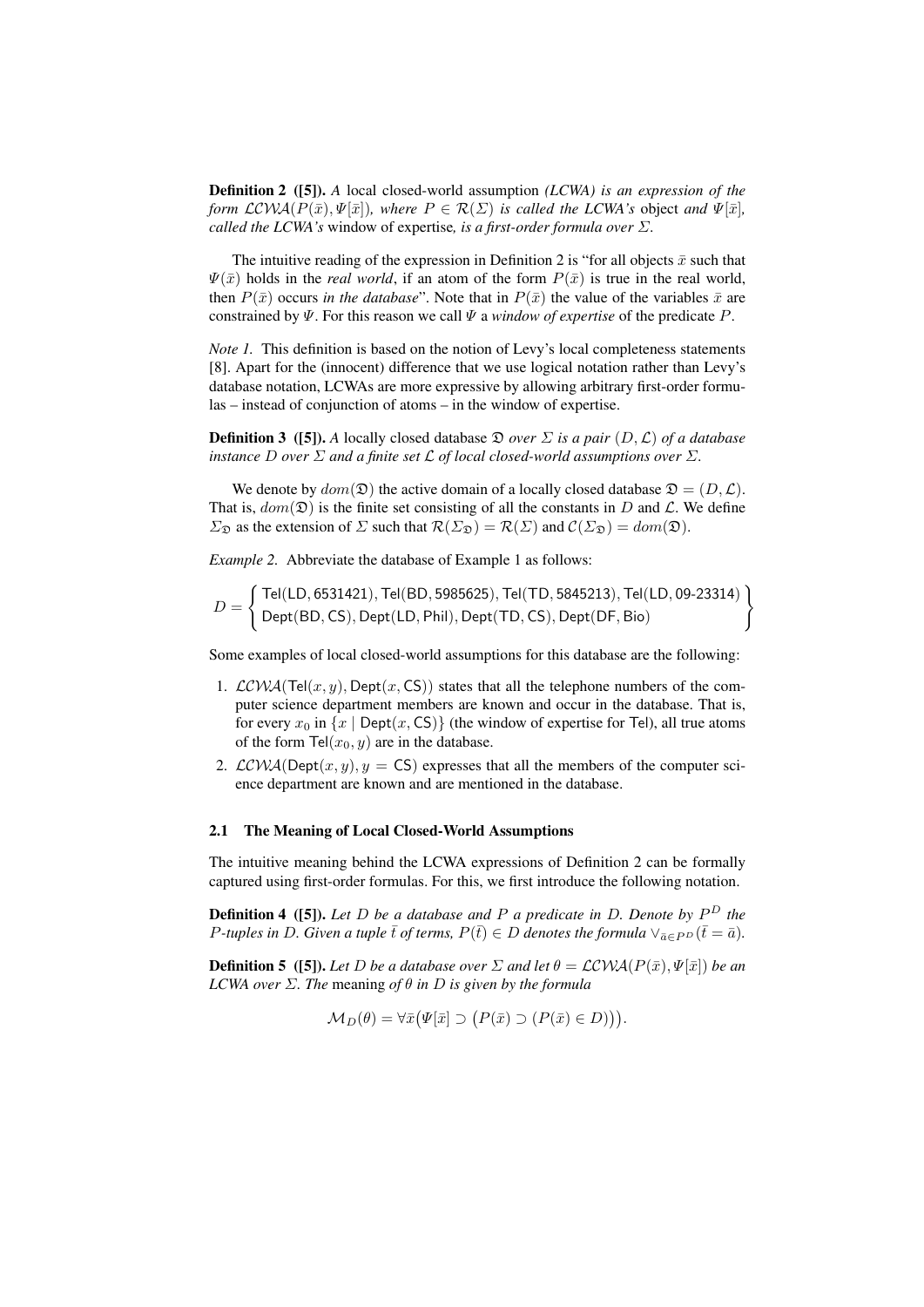*Example 3.* The meaning of  $\theta = \mathcal{LCWA}(Tel(x, y), \text{Depth}(x, \text{CS}))$  in item 1 of Example 2 is given by  $\mathcal{M}_D(\theta) = \forall x \forall y (\mathsf{Depth}(x,\mathsf{CS}) \supset \mathsf{(Tel}(x,y) \supset$ 

$$
((x = \text{LD} \land y = 6531421) \lor (x = \text{LD} \land y = 09-23314) \lor
$$

$$
(x = BD \land y = 5985625) \lor (x = TD \land y = 5845213)).
$$

The two extreme cases of local closed-world assumptions are the following:

- $-\theta = \mathcal{LCWA}(P(\bar{x}), \mathbf{t})$ : this expresses that D has complete knowledge on P.
- $-\theta = \mathcal{LCWA}(P(\bar{x}), \mathbf{f})$ : this LCWA does not expresses any closure. In fact,  $\mathcal{M}_D(\theta)$ is a tautology for every D.

A useful property of the local closed-world assumption is that any collection of LCWAs on the same predicate may be combined into one (disjunctive) LCWA, that is, the set of LCWA  $\theta_i = \mathcal{LCWA}(P(\bar{x}), \Psi_i[\bar{x}_i]), i = 1, \dots, n$ , is equivalent to  $\theta =$  $LCWA(P(\bar{x}), V_{i=1}^n \Psi_i[\bar{x}_i])$ . We therefore assume, without a loss of generality, that each predicate symbol P in  $\mathcal{R}(\Sigma)$  is the object of exactly *one* LCWA expression, whose window of expertise is denoted  $\Psi_P$ .

The meaning of a locally closed database  $\mathfrak{D} = (D, \mathcal{L})$  is expressed by a first-order formula consisting of the conjunction of the database atoms, the meaning of the given local closed-world assumptions, and the following two axioms:

- Domain Closure Axiom:  $\mathsf{DCA}(dom(\mathfrak{D})) = \forall x (\bigvee_{i=1}^{n} x = C_i)$
- Unique Name Axioms:  $UNA(dom(\mathfrak{D})) = \bigwedge_{1 \leq i < j \leq n} C_i \neq C_j$

where  $dom(\mathfrak{D}) = \{C_1, \ldots, C_n\}.$ 

**Definition 6** ([5]). Let  $\mathfrak{D} = (D, \mathcal{L})$  *be a locally closed database over*  $\Sigma$ . The meaning *of* D *is the first-order sentence*

$$
\mathcal{M}(\mathfrak{D}) = \text{UNA}(dom(\mathfrak{D})) \wedge \text{DCA}(dom(\mathfrak{D})) \wedge \bigwedge_{A \in D} A \wedge \bigwedge_{\theta \in \mathcal{L}} \mathcal{M}_D(\theta).
$$

The formula  $\mathcal{M}(\mathfrak{D})$  expresses incomplete knowledge about the real world. Thus, in general, it has several models. A  $\Sigma_{\mathfrak{D}}$ -model M of  $\mathcal{M}(\mathfrak{D})$  is also called a model of  $\mathfrak{D}$ , and this is denoted by  $M \models \mathcal{D}$ . If every model of  $\mathcal D$  is also a model of a formula  $\varphi$  over  $\Sigma_{\mathfrak{D}}$  we say that  $\mathfrak{D}$  *entails*  $\varphi$  (or  $\varphi$  *follows* from  $\mathfrak{D}$ ), and denote this by  $\mathfrak{D} \models \varphi$ .

Note that locally closed databases generalize the concepts of closed-world assumption and, at the other extreme, open-world assumption (OWA) [1, 7] (i.e, no closure at all) by setting all windows of expertise to respectively t and f.

# 3 Query Answering in Locally Closed Databases

In this section, we provide the basic tools for reasoning with locally closed databases. Our main result is stated in Proposition 4, where we show that deciding closed-world information is undecidable. This result provides the motivation for the introduction of the approximate methods of Section 4.

Query answering in locally closed databases may be represented as follows: Given a locally closed database  $\mathfrak D$  over  $\Sigma$ , a first-order query  $\mathcal Q[\bar x]$  over  $\Sigma$  (whose free variables are in  $\bar{x}$ ), and a tuple  $\bar{t}$  of constants in  $dom(\mathfrak{D})$ , we say that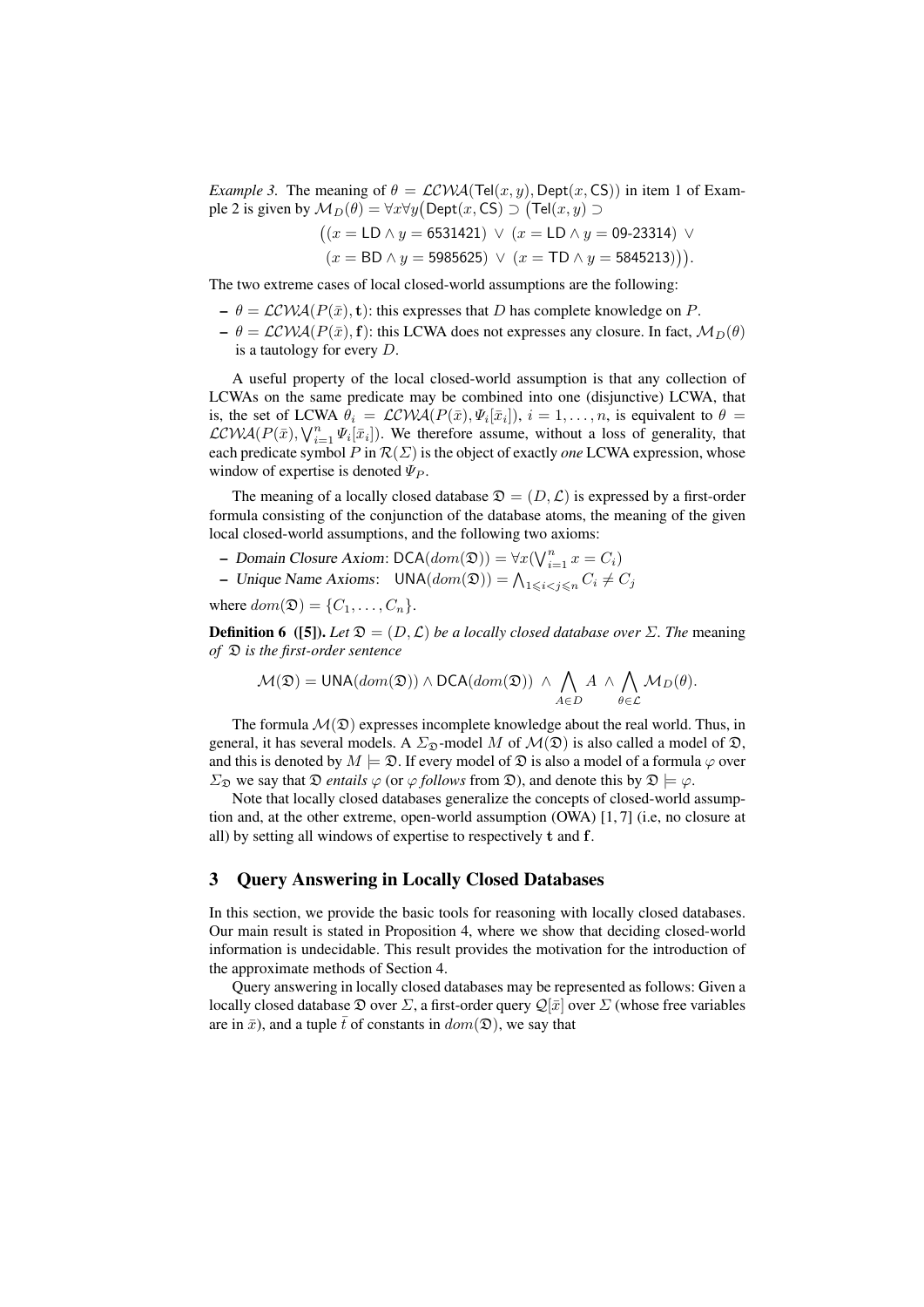- $\bar{t}$  is a *certain answer* in  $\mathfrak{D}$  for  $\mathcal{Q}[\bar{x}]$ , if  $\mathfrak{D} \models \mathcal{Q}[\bar{t}/\bar{x}]$ ,
- $\bar{t}$  is a *possible answer* in  $\mathfrak{D}$  for  $\mathcal{Q}[\bar{x}]$ , if  $\mathfrak{D} \cup \mathcal{Q}[\bar{t}/\bar{x}]$  is satisfiable (equivalently, if  $\mathfrak{D} \not\models \neg \mathcal{Q}[\bar{t}/\bar{x}]).$

We denote by  $Cert_{\mathfrak{D}}(Q[\bar{x}])$  the set of certain answers of  $Q[\bar{x}]$  in  $\mathfrak{D}$  and by  $Poss_{\mathfrak{D}}(Q[\bar{x}])$ the set of possible answers of  $\mathcal{Q}[\bar{x}]$  in  $\mathfrak{D}$ .

Another interesting question for a query  $\mathcal{Q}[\bar{x}]$  in a locally closed database  $\mathcal D$  is whether  $\mathfrak D$  has complete knowledge on  $\mathcal Q[\bar x]$ . This can be defined as follows:

Definition 7 ([8]). *A locally closed database* D *over* Σ *has* complete information *on a query*  $\mathcal{Q}[\bar{x}]$  *if for each tuple*  $\bar{t}$  *of constants in dom*( $\mathcal{D}$ *), either*  $\mathcal{D} \models \mathcal{Q}[\bar{t}]$  *or*  $\mathcal{D} \models \neg \mathcal{Q}[\bar{t}]$ *.* 

The idea of complete information on queries is sometimes called *Closed-World Information* (CWI) on a query, and it was investigated by Levy [8] in the context of incomplete databases. Observe that the LCWA and CWI are related concepts that capture different phenomena. The LCWA expresses completeness of a part of a *database relation*, while the CWI identifies completeness of a *query* posed to the database.

Next, we investigate the computational complexity of query answering. Following the usual measure of complexity in databases, the results below are specified in terms of data complexity, that is, in terms of the size  $|D|$  of the database instance (assuming that all the rest is fixed). Accordingly, we consider the following decision problems:

> $Poss_{\mathcal{L}}(\mathcal{Q}[\bar{x}]) = \{ (D,\bar{t}) \mid \bar{t} \in Poss_{(D,\mathcal{L})}(\mathcal{Q}[\bar{x}]) \},\$  $\text{Cert}_{\mathcal{L}}(\mathcal{Q}[\bar{x}]) = \{ (D, \bar{t}) \mid \bar{t} \in \text{Cert}_{(D,\mathcal{L})}(\mathcal{Q}[\bar{x}]) \},$  $\text{CWI}_{\mathcal{L}}(\mathcal{Q}[\bar{x}]) = \{ D \mid (D, \mathcal{L}) \text{ has CWI on } \mathcal{Q}[\bar{x}] \}.$

**Proposition 1** ([4]). *The decision problem*  $Poss_{\mathcal{L}}(\mathcal{Q}[\bar{x}])$  *is in* NP *for all*  $\mathcal{L}$  *and*  $\mathcal{Q}[\bar{x}]$ *, and is* NP-hard for some of them. Cert  $_{\mathcal{L}}(\mathcal{Q}[\bar{x}])$  *is in* coNP for each L and  $\mathcal{Q}[\bar{x}]$ *, and is* coNP*-hard for some of them.*

When  $\mathfrak D$  has complete information about a query, there is no uncertainty about its answers, so such queries are of practical importance. As the next proposition shows, queries with CWI can be answered directly in the database instance  $D$ , when  $D$  is regarded as a two-valued Herbrand structure of  $\mathfrak{D}.3$ 

**Proposition 2.** *If*  $\mathfrak{D}$  *has CWI on query*  $\mathcal{Q}[\bar{x}]$ *, then*  $Cert_{\mathfrak{D}}(\mathcal{Q}[\bar{x}]) = Poss_{\mathfrak{D}}(\mathcal{Q}[\bar{x}])$  =  $\{\bar{a} \mid D \models \mathcal{Q}[\bar{a}]\}.$ 

*Proof.* Obviously, when  $\mathfrak D$  has complete information about  $\mathcal Q[\bar x]$ , certain and possible answers coincide, i.e.,  $Cert_{\mathfrak{D}}(Q[\bar{x}]) = Poss_{\mathfrak{D}}(Q[\bar{x}])$ . Thus, since D is a model of  $\mathfrak{D}$ , we have:  $\{\bar{a} \mid D \models \mathcal{Q}[\bar{a}]\} \subseteq Poss_{\mathfrak{D}}(\mathcal{Q}[\bar{x}]) = Cert_{\mathfrak{D}}(\mathcal{Q}[\bar{x}]) \subseteq \{\bar{a} \mid D \models \mathcal{Q}[\bar{a}]\}.$ 

**Proposition 3** ([4]). *The decision problem*  $CWI_{\mathcal{L}}(\mathcal{Q}[\bar{x}])$  *is in* coNP *for each*  $\mathcal{L}$  *and*  $\mathcal{Q}[\bar{x}]$ *, and is* coNP-hard for some of them.

 $\frac{3}{3}$  This was Levy's motivation to study CWI.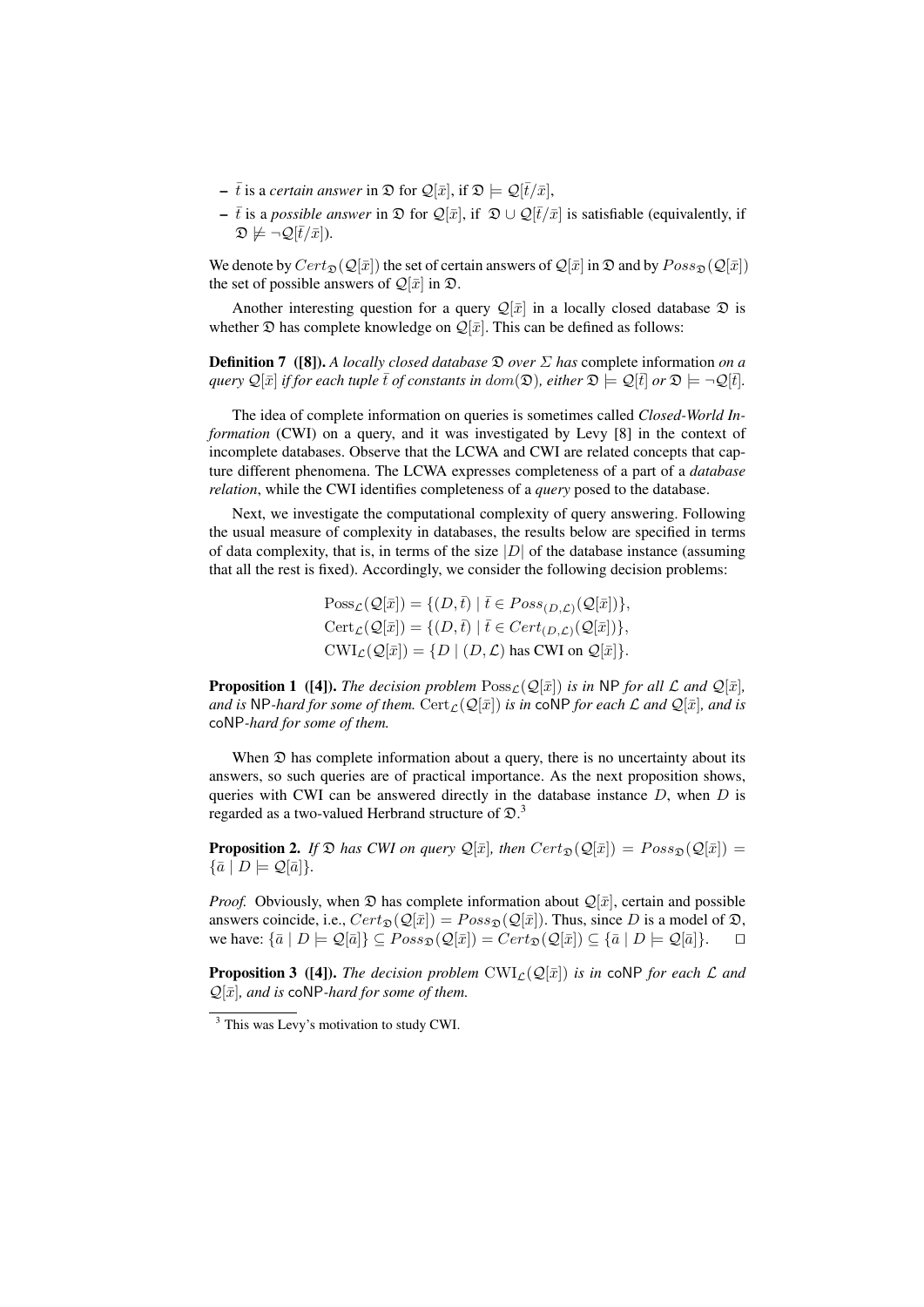Proposition 3, shows that deciding whether there is CWI on a query  $\mathcal{Q}[\bar{x}]$  in a *specific* database  $\mathfrak{D} = (D, \mathcal{L})$  is not tractable. The next proposition shows that the more ambitious problem, of whether there is CWI on  $\mathcal{Q}[\bar{x}]$  in *all* locally closed databases containing a fixed set  $\mathcal L$  of local closed-world assumptions, is not even decidable.

Proposition 4. *The question whether all locally closed databases* (·,L) *convey CWI on a query*  $\mathcal{Q}[\bar{x}]$  *is undecidable.* 

*Proof.* Consider  $\mathcal{Q}[\bar{x}] = P(c)$  and  $\mathcal{L} = \{ \mathcal{LCWA}(P(c), \varphi) \}$ , where  $\varphi$  is a sentence not containing P. We observe that a database  $(D, \mathcal{L})$  has no CWI on  $P(c)$  iff  $\neg \varphi$  has a finite model. It follows that there is CWI on  $P(c)$  in all databases  $(D, \mathcal{L})$  iff  $\varphi$  is satisfied in all finite structures. This is a validity checking problem of a first-order formula with respect to the class of finite structures. By Trakhtenbrot's theorem [11], this problem is  $\Box$ undecidable.  $\Box$ 

*Note 2.* In [8], Levy shows that for a particular case in which the windows of expertise are (positive) special cases of conjunctive queries (called by Levy variable-interval queries) and  $\mathcal{Q}[\bar{x}]$  is the union of (positive) conjunctive queries, the decision problem considered in Proposition 4 can be solved in polynomial time.

So far, the results in this section give little reason for optimism regarding practical applicability of local closed-world assumptions. But, as it turns out, in many applications, there is no need to have *all* certain answers to a query; often, it suffices to have a sufficiently large subset. E.g., if a company searches an (incomplete) database for a provider of some urgently required service, it will be happy if it finds *some* candidate providers; this list does not need to be complete. Likewise, in many applications, it would not harm if the answers to a *possible* query contained a few extra "impossible" elements. E.g., if a company wants to advertise one of its services and queries the above database for a group of potential clients, it would not care to receive some additional companies that could not really be possibly interested. So, one reasonable strategy to solve the complexity problem would be to develop tractable approximate methods. This is the approach followed in the next section.

The other, more conventional approach to the complexity problem, is to restrict the expressivity of the language so that efficient query processing is possible. As it turns out, below we obtain such results as well, though in a slightly indirect way: we will show that for certain classes of queries and local closed-world assumptions, the approximate methods are *optimal* in the sense that they compute exactly the certain and possible answers to queries. Thus, these combinations of queries and local closed-world assumptions provide tractable sublanguages.

# 4 Approximative Reasoning

#### 4.1 Approximations by Three-Valued Structures

The basic idea of the approximative reasoning is to compute a 3-valued structure that provides a 'good approximation' of all models of  $\mathfrak D$  and then to evaluate queries with respect to this structure. The underlying semantics is, therefore, a 3-valued one, where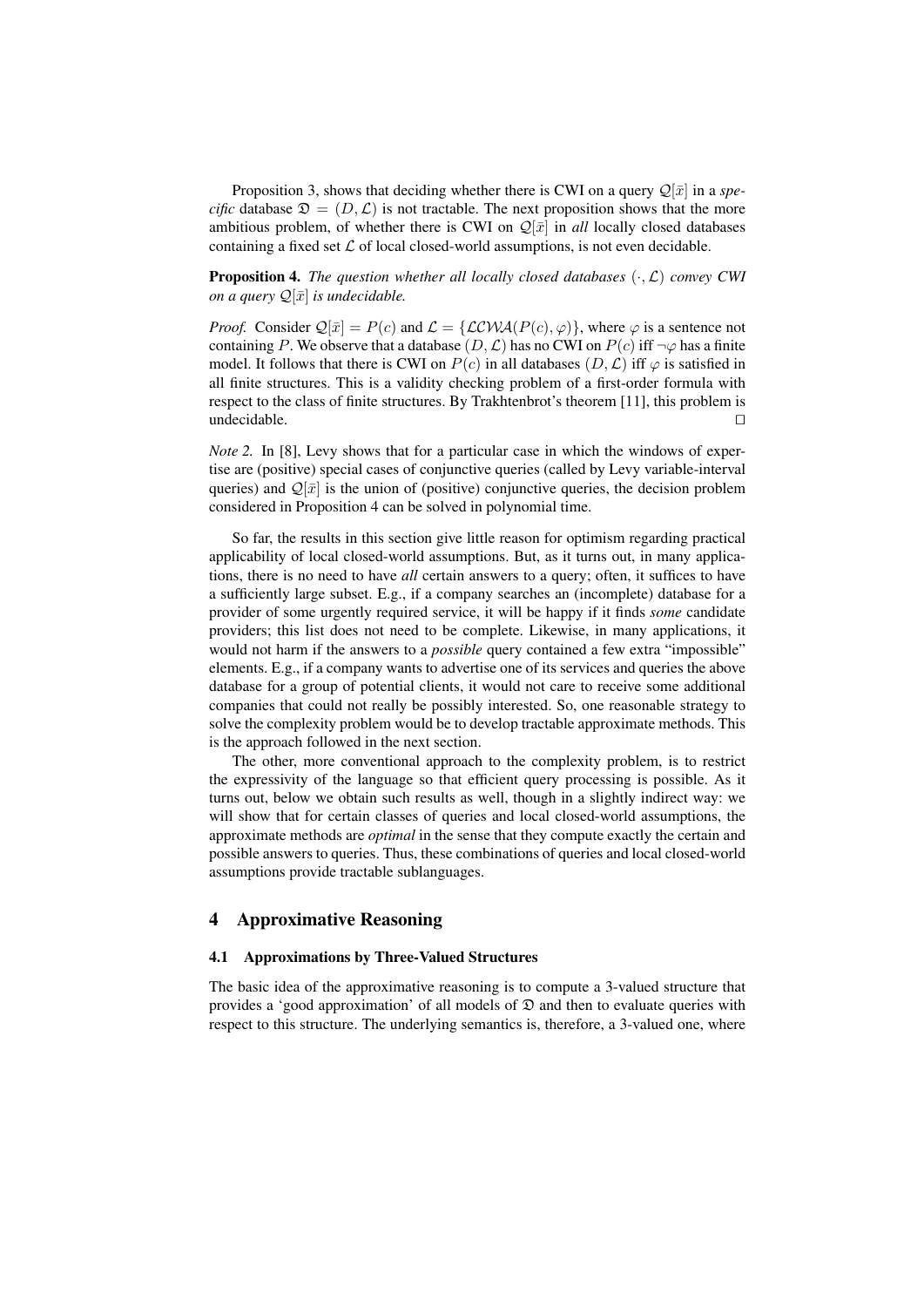the truth values  $THREE = \{t, f, u\}$  stand for true, false, and unknown (respectively). These values are usually arranged in two orders: the *truth order*,  $\leq$ , which is a linear order given by  $f \leq u \leq t$ , and the *precision order*,  $\leq_p$ , which is a partial order on  $THREE$  in which u is the least element, and t and f are incomparable maximal elements. The connectives are defined according to the truth order: Conjunction  $\wedge$ , disjunction  $\lor$  and the negation operator  $\neg$  are defined, respectively, by the  $\leq$ -glb,  $\leq$ -lub, and the  $\leq$ -involution (that is,  $\neg$ **t** = **f**,  $\neg$ **f** = **t**, and  $\neg$ **u** = **u**) on  $\mathcal{THREE}$ .

The notions of 3-valued (Herbrand) structures and (Herbrand) models are defined with respect to  $THREE$  in the standard way. The three-valued Herbrand interpretations of  $\Sigma$  are denoted  $\mathfrak{L}^c$  and the subset of two-valued structures is denoted  $\mathfrak{L}$ . A truth order  $\leq$  and a precision order  $\leq_p$  are also definable on  $\mathcal{L}^c$  by pointwise extensions of the corresponding orders in  $THREE$ . Clearly,  $\leq$  is a lattice order and  $\leq_p$  is a chaincomplete order on  $\mathfrak{L}^c$ .

In what follows we simulate three-valued truth assignments by two-valued truth assignments as follows: Given a vocabulary  $\Sigma$ , we introduce for each predicate  $P \in$  $\mathcal{R}(\Sigma)$  two new predicate symbols  $P^c$  and  $P^{c-}$  (intuitively standing for 'certainly P' and 'certainly not P', respectively). Denote by  $\Sigma'$  the set of all constant and function symbols of  $\Sigma$  together with all the new predicate symbols.

**Definition 8.** We say that a 2-valued  $\Sigma'$ -structure I simulates a three-valued  $\Sigma$ -structure K*, iff* K *and* I *have the same domain and assign the same interpretations to constant* and function symbols, and for each predicate  $\widetilde{P}\in \mathcal{R}(\Sigma)$ ,  $(P^c)^{\widetilde{I}}=\{\bar{d}\mid P(\bar{d})^{\mathcal{K}}=\mathbf{t}\}$  $and (P^{c-})^I = {\bar{d} \mid P(\bar{d})^K = f}.$ 

In the following definition,  $P_i^c, P_i^p, P_i^{c-}$  and  $P_i^{p-}$  are symbols representing respectively the certain and the possible tuples of  $P_i$  and the tuples that certainly and possibly do not belong to  $P_i$ . Accordingly,  $\Phi^c$  and  $\Phi^p$  represent the certain instances and the possible instances of  $\Phi$  when interpreted as a query. As noted in Proposition 5 below, these formulas can be used to compute three-valued answers for  $\Phi$ .

**Definition 9.** *Given a database vocabulary*  $\Sigma$ *, we introduce, for each element in*  $\mathcal{R}(\Sigma)$  =  $\{P_1,\ldots,P_n\}$ , four new predicate symbols  $P_i^c, P_i^p, P_i^{c-}$  and  $P_i^{p-}$  of the same arity as  $P_i$ . Now, each formula  $\Phi$  with predicate symbols amongst  $P_1,\ldots,P_n$  is associated with *the following two formulas:*

- $\Phi^c$  is the formula obtained by substituting  $P_i^c(\bar{t})$  for each positive occurrence of  $P_i(\bar{t})$  *in*  $\Phi$ *, and substituting*  $\neg P_i^{c-}(\bar{t})$  *for each negative occurrence of*  $P_i(\bar{t})$  *in*  $\Phi$ *.*
- $\Phi^p$  is, inversely, the formula obtained by substituting  $P_i^p(\bar{t})$  for each positive oc*currence of*  $P_i(\bar{t})$  *in*  $\Phi$ *, and substituting*  $\neg P_i^{p\rightarrow}(\bar{t})$  *for each negative occurrence of*  $P_i(\bar{t})$  *in*  $\Phi$ *.*

Note that  $(\neg P(\bar{t}))^c = \neg \neg P^{c\neg}(\bar{t}) \equiv P^{c\neg}(\bar{t})$ . Also,  $P^p(\bar{t})$  and  $\neg P^{c\neg}(\bar{t})$  are equivalent and so are  $P^{p-}(\bar{t})$  and  $\neg P^c(\bar{t})$ . Moreover,  $\Phi^c$  contains only positive occurrences of  $P_i^c(\bar{t})$  and  $P_i^{c-}(\bar{t})$ , and  $\Phi^p$  contains only positive occurrences of  $P_i^p(\bar{t})$  and  $P_i^{p-}(\bar{t})$ . The following proposition is well known.

**Proposition 5.** *If I* simulates *K*, then for each formula  $\varphi[\bar{x}]$  and a suitable tuple of *domain elements*  $\bar{d}$ ,  $\varphi[\bar{d}]^{\mathcal{K}} = \mathbf{t}$  *iff*  $(\varphi[\bar{d}]^c)^I = \mathbf{t}$  *and*  $\varphi[\bar{d}]^{\mathcal{K}} = \mathbf{f}$  *iff*  $((\neg \varphi[\bar{d}])^c)^I = \mathbf{f}$ .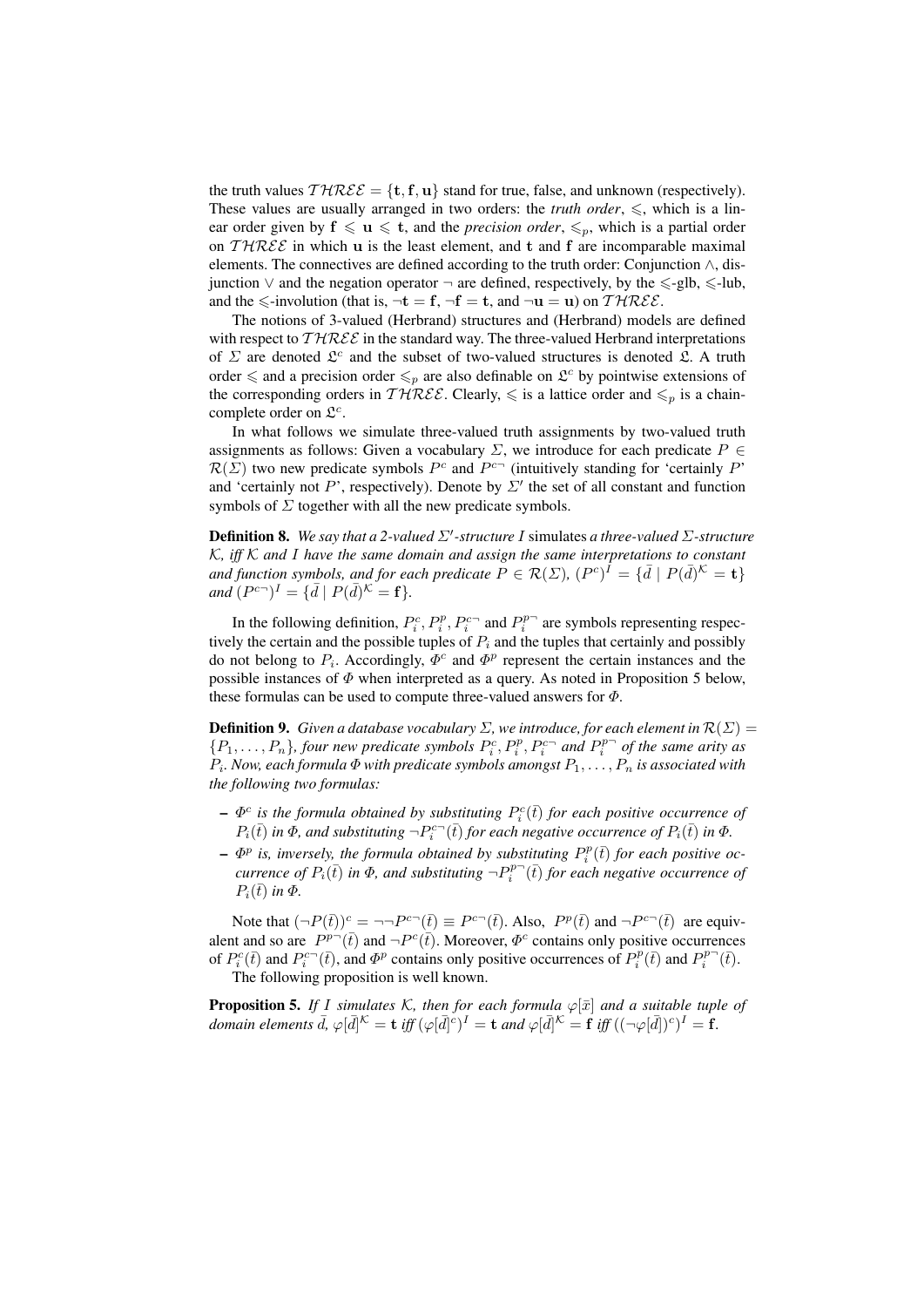This implies tractability of three-value truth evaluation and query answering.

Corollary 1. *Given a finite three-valued* Σ*-structure* K*, for each formula* ϕ[¯x]*, the sets*  $\{\bar{d} \mid (\varphi[\bar{d}])^{\mathcal{K}} = \mathbf{t}\}, \{\bar{d} \mid (\varphi[\bar{d}])^{\mathcal{K}} = \mathbf{f}\}, \text{ and } \{\bar{d} \mid (\varphi[\bar{d}])^{\mathcal{K}} = \mathbf{u}\}, \text{ can be computed in}$ *polynomial time in the size of* K*.*

We now consider approximation theory:

**Definition 10** ([3]). Let  $\Gamma$  be a satisfiable theory based on  $\Sigma$  and containing  $\text{UNA}(\Sigma)$ *and* DCA(Σ)*. We say that a 3-valued Herbrand* Σ*-interpretation* K approximates Γ *(from below), iff for every 2-valued Herbrand model M of Γ, K* $\leq_{p}$  *M. The optimal* approximation *for*  $\Gamma$  *is the 3-valued Herbrand structure*  $\mathcal{O}_{\Gamma} = glb_{\leqslant p}\{M \mid M \models \Gamma\}$ , *where* M *ranges over all the 2-valued Herbrand models of* Γ*.*

Note that  $\mathcal{O}_\Gamma$  is the most precise of all 3-valued Herbrand  $\Sigma$ -structures approximating  $\Gamma$  and is well-defined since the set of  $\Gamma$ 's Herbrand models is non-empty and every nonempty set  $S \subseteq \mathcal{L}^c$  has a greatest  $\leq_p$ -lower bound.

**Proposition 6.** Let  $K$  be an approximation of  $\Gamma$ . For any sentence  $\varphi$ , if  $\varphi^{K} = \mathbf{t}$ , then  $\Gamma \models \varphi$  and if  $\varphi^{\mathcal K} = \mathbf f$ , then  $\Gamma \models \neg \varphi$ .

*Proof.* By the fact that all models of a theory containing  $UNA(\Sigma) \wedge DCA(\Sigma)$  are isomorphic to Herbrand structures.  $\Box$ 

The converse of Proposition 6 does not hold, of course, not even when  $K = \mathcal{O}_\Gamma$ . For example, take  $\mathcal{R}(\Sigma) = \{P\}$  and  $\Gamma = \emptyset$ . The optimal approximation of  $\Gamma$  is  $\{P : \mathbf{u}\}.$ It holds that  $\emptyset \models P \lor \neg P$  while  $(P \lor \neg P)^{\mathcal{O}_{\emptyset}} = \mathbf{u}.$ 

**Definition 11** ([3]). *For a 3-valued*  $\Sigma$ -interpretation  $K$  *and a query*  $\mathcal{Q}[\bar{x}]$  *in*  $\Sigma$ *, define:* 

- *the* certain answers *of*  $\mathcal{Q}[\overline{x}]$  *w.r.t.* K:  $Cert_{\mathcal{K}}(\mathcal{Q}[\overline{x}]) = {\overline{a} \mid \mathcal{Q}[\overline{a}]^{\mathcal{K}}} = \mathbf{t}}.$
- *the* possible answers *of*  $\mathcal{Q}[\overline{x}]$  *w.r.t.* K:  $Poss_{\mathcal{K}}(\mathcal{Q}[\overline{x}]) = {\overline{a} \mid \mathcal{Q}[\overline{a}]^{\mathcal{K}}} \leq \mathbf{u}}.$

As computing truth values of sentences is polynomial, we have:

**Proposition 7** ([3]). *For each finite three-valued*  $\Sigma$ -structure  $K$  *and*  $\Sigma$ -query  $\mathcal{Q}[\bar{x}]$ *, the sets*  $Cert_{\mathcal{K}}(\mathcal{Q}[\bar{x}])$  *and*  $Poss_{\mathcal{K}}(\mathcal{Q}[\bar{x}])$  *are polynomially computable in the size of*  $\mathcal{K}$ *.* 

#### 4.2 Query Answering by Fixpoint Computations

From Proposition 7 it is clear that a tractable method to compute 3-valued approximations induces a tractable sound approximative query answering method. Next, we consider such a method.

**Definition 12** ([3]). *Given a locally closed database*  $\mathfrak{D} = (D, \mathcal{L})$ *, the operator*  $App_{\mathfrak{D}}$ :  $\mathfrak{L}^c \to \mathfrak{L}^c$  maps a three-valued structure K to a three-valued structure  $\mathcal{K}' = \mathcal{A}pp_{\mathfrak{D}}(\mathcal{K})$ *such that, for every predicate*  $P$  *of*  $\mathcal{R}(\Sigma)$  *and every tuple*  $\bar{a}$ *,* 

$$
P(\bar{a})^{\mathcal{K}'} = \begin{cases} \mathbf{t} & \text{if } P(\bar{a}) \in D, \\ \mathbf{f} & \text{if there exists } \mathcal{LCWA}(P(\bar{x}), \Psi_P[\bar{x}]) \in \mathcal{L} \text{ such that} \\ \Psi_P[\bar{a}]^{\mathcal{K}} = \mathbf{t} \text{ and } P(\bar{a}) \notin D, \\ \mathbf{u} & \text{otherwise.} \end{cases}
$$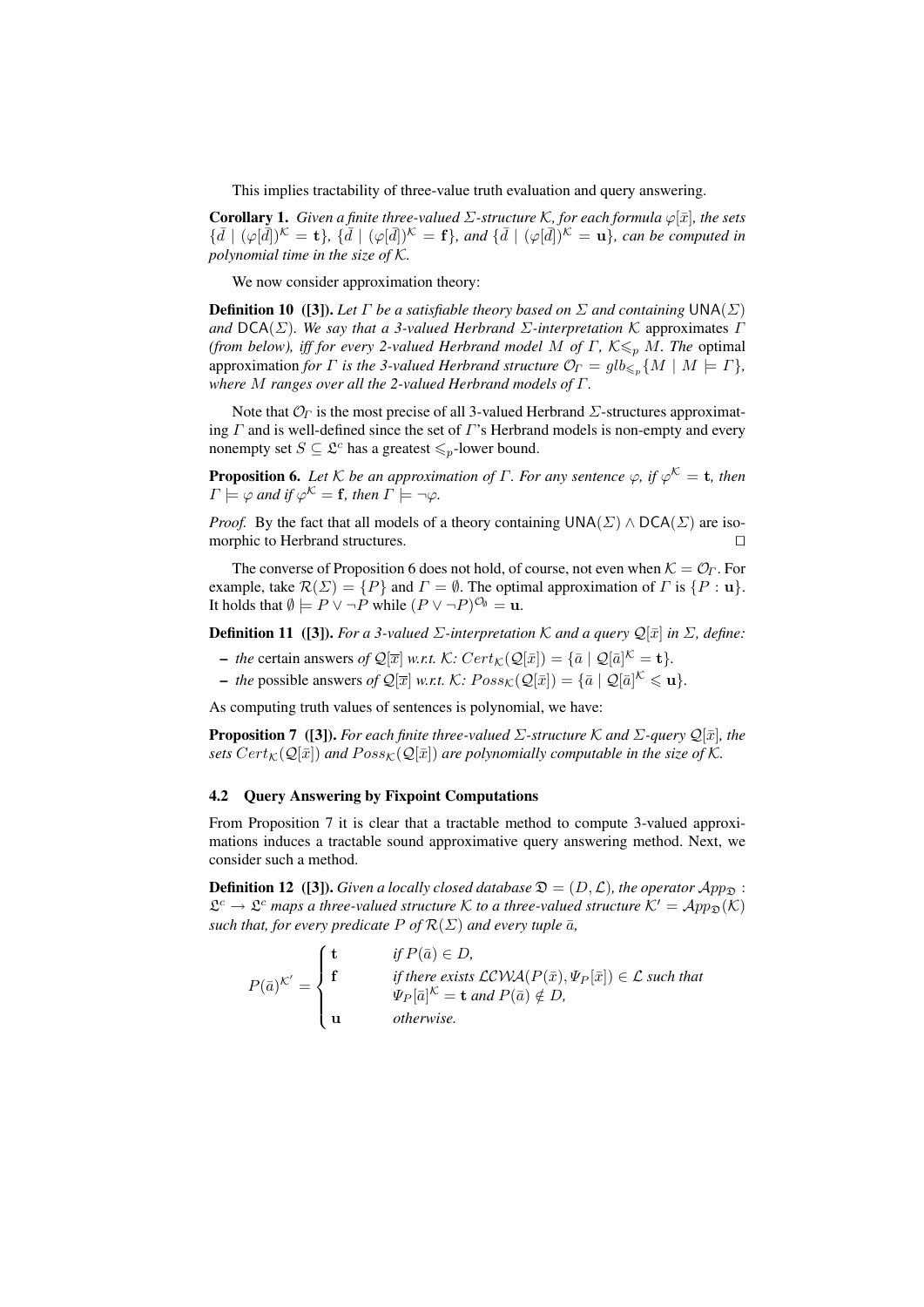The idea here is to start from the structure with total ignorance (i.e., a valuation that assigns u to every ground atom), and to iterate  $App_{\mathcal{D}}$ , thereby gradually extending the definite knowledge using the database and its LCWAs. Clearly,  $App_{\mathfrak{D}}$  is  $\leq_p$ -monotone. Thus, by (an extension of) the well-known Knaster-Tarski theorem, we have

**Proposition 8** ([3]).  $App_{\mathfrak{D}}$  is a  $\leq_p$ -monotone operator on the chain complete poset  $\mathfrak{L}^c$ , *thus it has a*  $\leq_p$ *-least fixpoint.* 

**Definition 13.** *Denote by*  $C_{\mathcal{D}}$  *the*  $\leq_p$ *-least fixpoint of App*<sub> $\mathcal{D}$ </sub>.

*Note 3.* As the number of iterations for reaching  $C_{\mathfrak{D}}$  is at most polynomial in the size of the database, and each iteration takes polynomial time in the size of the database, it follows that  $C_{\mathcal{D}}$  can be computed in polynomial time in  $|D|$ .

*Example 4.* Consider Example 1 and the assumption  $LCWA(Dept(x, y), y = CS)$  of Example 2 (second item). In this case, Dept $(x, y)^{C_{\mathfrak{D}}} = \mathbf{t}$  for all the tuples  $(x, y)$  s.t. Dept $(x, y) \in D$ , Dept $(x, CS)^{C_{\mathfrak{D}}} = \mathbf{f}$  for every  $x \notin \{BD, TD\}$ , and Dept $(x, y)^{C_{\mathfrak{D}}} = \mathbf{u}$  in all the other cases.

The following proposition shows that  $\mathcal{C}_{\mathfrak{D}}$  is a sound approximation of  $\mathfrak{D}$ .

**Proposition 9** ([3]).  $\mathcal{C}_{\mathfrak{D}}$  approximates  $\mathfrak{D}$  and for every  $\mathcal{Q}[\overline{x}]$  it holds that  $Cert_{\mathcal{C}_{\mathfrak{D}}}(\mathcal{Q}[\overline{x}]) \subseteq$  $Cert_{\mathfrak{D}}(\mathcal{Q}[\overline{x}]) \subseteq Poss_{\mathfrak{D}}(\mathcal{Q}[\overline{x}]) \subseteq Poss_{\mathcal{C}_{\mathfrak{D}}}(\mathcal{Q}[\overline{x}]).$ 

#### 4.3 Fixpoint Queries for the LCWA

A substantial drawback of query answering with  $\mathcal{C}_{\mathfrak{D}}$  is the need to recompute it each time that the database changes. In what follows we partially avoid this by using fixpoint formulas that symbolically describe the construction of  $C_{\mathfrak{D}}$ . Using these expressions, certain or possible answers to queries can be computed by transforming the query into a fixpoint query or a query with respect to some datalog program. This means, in practice, that it suffices to compute the relations that are relevant for the query rather than computing all the relations in  $C_{\mathfrak{D}}$ . Moreover, goal directed methods such as magic sets [2] or tabling [10], will often need only fractions of those relations.

**Definition 14.** Let  $\mathfrak{D} = (D, \mathcal{L})$  be a locally close database. For a query  $\mathcal{Q}[\bar{x}]$  we intro*duce two new variables*  $Q^c$  *and*  $Q^{c-}$ *, the arity of which is the number of free variables of*  $Q[\bar{x}]$ *, and define:* 

$$
\Delta_{\mathcal{Q},\mathcal{L}} = \left\{ \begin{matrix} Q^c(\bar{x}) \leftarrow \mathcal{Q}[\bar{x}]^c \\ Q^{c\frown}(\bar{x}) \leftarrow (\neg \mathcal{Q}[\bar{x}])^c \end{matrix} \right\} \cup \bigcup \left\{ \begin{matrix} P_i^c(\bar{x}_i) \leftarrow P_i(\bar{x}_i) \\ P_i^{c\frown}(\bar{x}_i) \leftarrow \neg P_i(\bar{x}_i) \wedge (\Psi_{P_i}[\bar{x}_i])^c \end{matrix} \right\},\right\}
$$

where the right union is over the database predicates  $P_i$ , and  $\Psi_{P_i}$  is the window of *expertise of* P<sup>i</sup> *.*

Intuitively,  $Q^c$  is meant to represent the collection of certain instances of  $\mathcal{Q}[\bar{x}]$  and  $Q^{c-}$  represents the certain instances of  $\neg Q[\bar{x}]$ . This is captured by the following fixpoint computations on  $\Delta_{Q,\mathcal{L}}$ .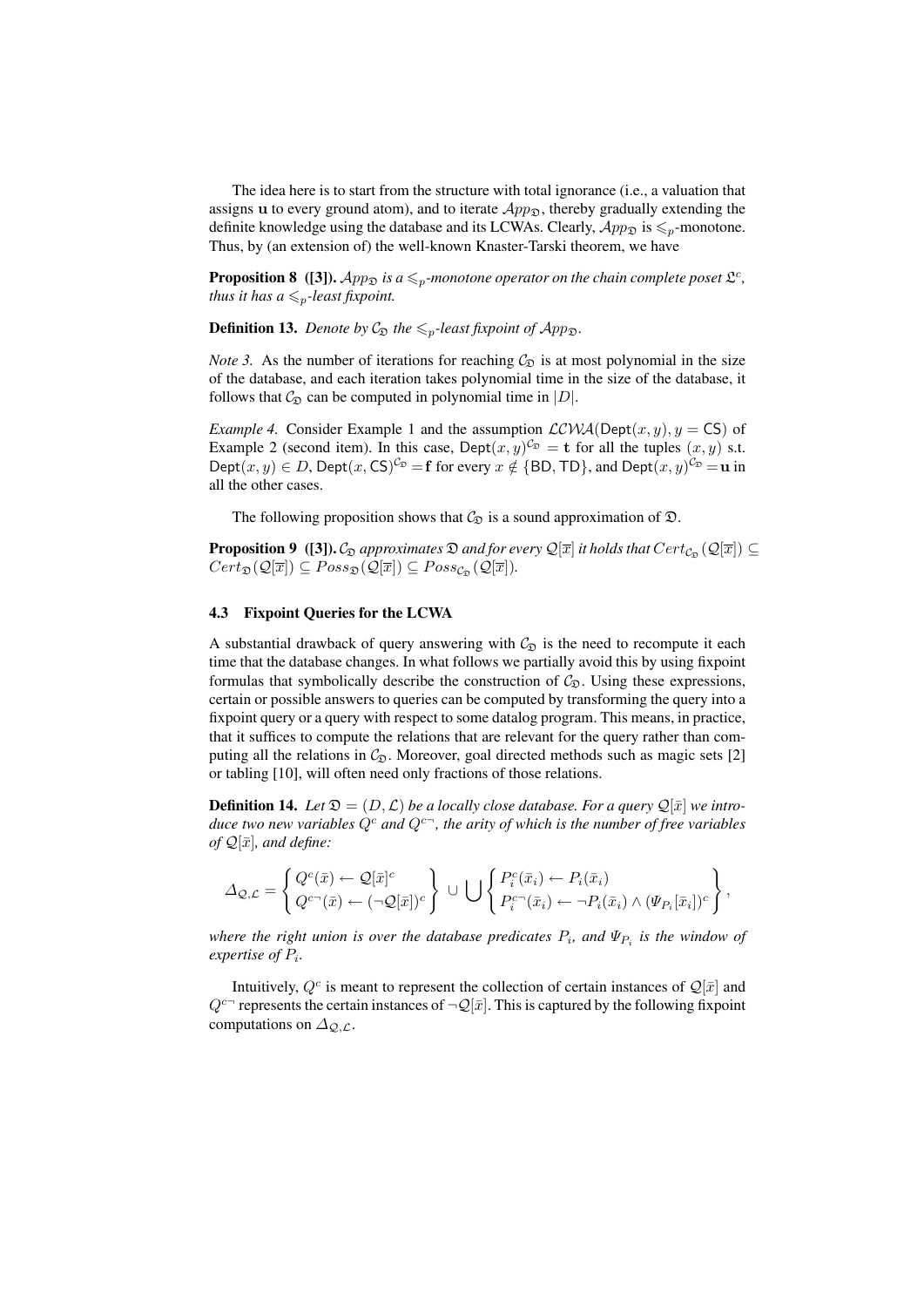**Definition 15.** Let  $\Gamma_{\Delta}$  be the standard immediate consequence fixpoint operator on  $\Delta$ . *A fixpoint expression*  $[\mathbf{lip}_{R_i,\Delta}](t)$  *is true in a structure*  $\mathfrak A$  *and variable assignment*  $\nu$ *if*  $\bar{t}^{2\lambda,\nu} \in \mathcal{R}_i$ , where  $\mathcal{R}_i$  is the i'th argument in the least fixpoint  $(\mathcal{R}_1,\ldots,\mathcal{R}_n)$  of  $\Gamma_{\Delta}$ , *associated to*  $\Delta$  *and*  $\mathfrak{A}$ *. Now, given a locally closed database*  $\mathfrak{D} = (D, \mathcal{L})$ *, define the*  $c$ ertain query answer for  $\mathcal{Q}[\bar{x}]$  as  $[\mathbf{Ifp}_{Q^c,\Delta_{\mathcal{Q}},\mathcal{L}}](\bar{x})$  and the possible query answer for  $\mathcal{Q}[\bar{x}]$  as  $\neg[\text{Ifp}_{Q^{c-},\Delta_{\mathcal{Q},\mathcal{L}}}](\bar{x})$ , where both of these expressions are evaluated in D.

It is worth noting that  $\Delta$  is an extended datalog program as defined in [12] or a positive definition as defined in FO[ID] [6] and that its semantics, i.e., its least fixpoint, coincides with the well-founded model of  $\Delta$ . It follows that  $Q^c$  is the collection of certain instances of  $\mathcal{Q}[\bar{x}]$  and  $Q^{c-}$  is the collection of certain instances of  $\neg \mathcal{Q}[\bar{x}]$ . Those instances are represented by  $\text{If}_{\text{p}_{Q^c,\Delta_{\mathcal{Q},\mathcal{L}}}}$  and  $\text{If}_{\text{p}_{Q^{c_{\neg}},\Delta_{\mathcal{Q},\mathcal{L}}}}$ , respectively

*Example 5.* Consider gain Example 2 and the local closed-world assumption of item 1  $LCWA(Tel(x, y), Dept(x, CS))$ . Assume that no closure exists for the Dept relation, i.e.  $LCWA(Dept(x, y), f)$ . Let  $Q = Tel(BD, 3962836)$  (see Example 1). Then:

$$
\varDelta_{\mathcal{Q},\mathcal{L}} = \left\{ \begin{matrix} Q^c \leftarrow \text{Tel}^c(\text{BD},3962836). \\ Q^{c\neg} \leftarrow \text{Tel}^{c\cap}(\text{BD},3962836). \\ \text{Tel}^c(x,y) \leftarrow \text{Tel}(x,y). \\ \text{Tel}^{c\neg}(x,y) \leftarrow \neg \text{Tel}(x,y) \wedge \text{Depth}^c(x,\text{CS}). \\ \text{Depth}^c(x,y) \leftarrow \text{Depth}(x,y). \\ \text{Depth}^{c\neg}(x,y) \leftarrow \neg \text{Depth}(x,y) \wedge \text{f}. \end{matrix} \right. \right\}
$$

As lf $\mathbf{p}_{Q^{c-},\Delta_{\mathcal{Q},\mathcal{L}}}$  is true in D, Tel(Bart Delvaux, 3962836) is certainly false.

**Proposition 10.** *Given a locally closed database*  $\mathfrak{D} = (D, \mathcal{L})$  *and a query*  $\mathcal{Q}[\bar{x}]$ *. Let*  $(\mathcal{R}_{\mathcal{Q}}^c, \mathcal{R}_{\mathcal{Q}}^{c\gamma}, \mathcal{R}_1^c, \mathcal{R}_1^{-c}, \ldots, \mathcal{R}_n^c, \mathcal{R}_n^{-c})$  *be the relations defined by*  $\Delta_{\mathcal{Q},\mathcal{L}}$  *in D. Then:* 

$$
\mathcal{R}_{i}^{c} = \{\bar{d} \mid P_{i}(\bar{d})^{C_{\mathfrak{D}}} = \mathbf{t}\}, \ \mathcal{R}_{i}^{c} = \{\bar{d} \mid P_{i}(\bar{d})^{C_{\mathfrak{D}}} = \mathbf{f}\} \ \ (i = 1, \ldots, n),
$$
  

$$
\mathcal{R}_{\mathcal{Q}}^{c} = \{\bar{d} \mid \mathcal{Q}(\bar{d})^{C_{\mathfrak{D}}} = \mathbf{t}\}, \ \mathcal{R}_{\mathcal{Q}}^{c} = \{\bar{d} \mid \mathcal{Q}(\bar{d})^{C_{\mathfrak{D}}} = \mathbf{f}\}.
$$

*Proof (outline).* By induction on the number of iterations in the computations of the operators  $\mathcal{A}pp_{\mathfrak{D}}$  (Definition 12) and  $\Gamma_{\Delta_{\mathcal{Q},\mathcal{L}}}$  (Definition 15), one shows that the structure that is obtained by the latter in a certain iteration simulates (in the sense of Definition 8) the structure that is obtained by the former in the same iteration. Suppose now that  $App_{\mathfrak{D}}$  reaches a fixpoint after  $\alpha$  iterations. This fixpoint is  $\mathcal{C}_{\mathfrak{D}}$ . The structure  $I_{\alpha}$  obtained by  $\Gamma_{\Delta_{\mathcal{Q},\mathcal{L}}}$  at this iteration simulates  $\mathcal{C}_{\mathcal{D}}$ , and it is a fixpoint on all the predicates  $P_i^c$  and  $P_i^{c-}$ . After one more iteration  $\Gamma_{\Delta_{Q,\mathcal{L}}}$  reaches a fixpoint also on the predicates  $Q^c$  and  $Q^{c-}$ . By Proposition 5, it holds that  $\bar{d} \in \mathcal{R}_{\mathcal{Q}}^c$  iff  $(\mathcal{Q}[\bar{d}]^{c})^{I_{\alpha}} = \mathbf{t}$  iff  $(\mathcal{Q}[\bar{d}])^{c_{\mathcal{D}}} = \mathbf{t}$ . Likewise,  $\bar{d} \in \mathcal{R}_{\mathcal{Q}}^{c-}$  iff  $(\mathcal{Q})$  $\overline{d}$ )<sup>C<sub>D</sub></sup> = **f**.

*Note 4.* Dually, one may define the set

$$
\Delta'_{\mathcal{Q},\mathcal{L}} = \left\{ \begin{matrix} Q^p(\bar{x}) \leftarrow \mathcal{Q}[\bar{x}]^p \\ Q^{p\!-\!}(\bar{x}) \leftarrow (\neg \mathcal{Q}[\bar{x}])^p \end{matrix} \right\} \cup \bigcup \left\{ \begin{matrix} P_i^p(\bar{x}_i) \leftarrow P_i(\bar{x}_i) \vee (\neg \Psi_{P_i}[\bar{x}_i])^p \\ P_i^{p\!-\!}(\bar{x}_i) \leftarrow \neg P_i(\bar{x}_i) \end{matrix} \right\},\right\}
$$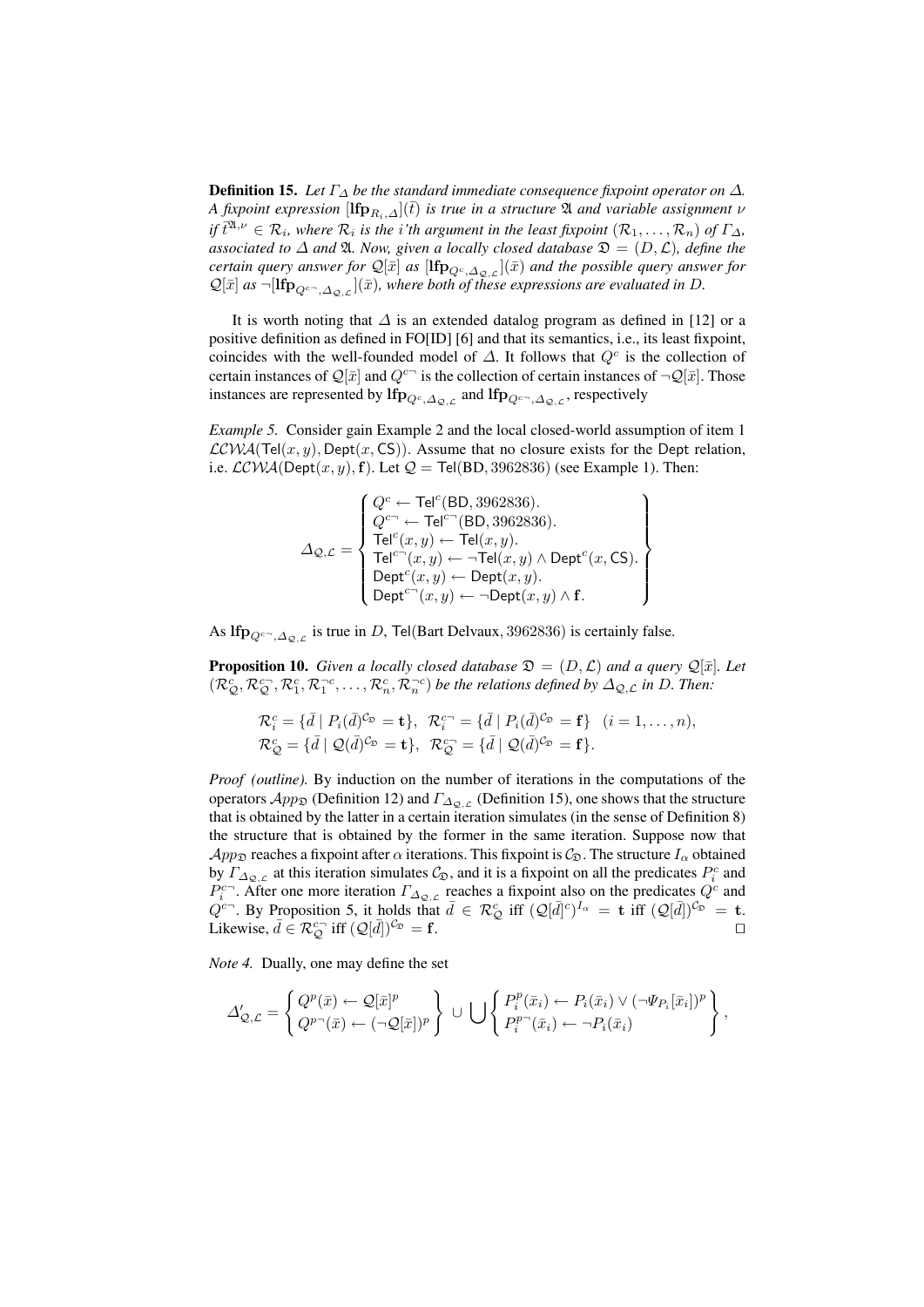and consider the greatest fixpoint expressions  $\neg[\mathbf{gfp}_{Q^p\neg,\Delta'_{\mathcal{Q},\mathcal{L}}]}(\bar{x})$  and  $[\mathbf{gfp}_{Q^p,\Delta'_{\mathcal{Q},\mathcal{L}}]}(\bar{x})$ for representing the certain and the possible answers of  $\mathcal{Q}[\bar{x}]$ , respectively. This follows from the fact that if  $(R_1, \ldots, R_n)$  is the least fixpoint of  $\Gamma_{\Delta}$ , and  $(R'_1, \ldots, R'_n)$  is the greatest fixpoint of  $\Gamma_{\Delta}$ , the relations  $\mathcal{R}_i$ ,  $\mathcal{R}'_i$  are complements, and so  $[\mathbf{Ifp}_{R_i,\Delta}](\bar{t})$  and  $\neg[\mathbf{gfp}_{R'_i,\Delta'}](\bar{t})$  are logically equivalent.

#### 4.4 The Accuracy of Approximate Query Answering

The results above give us a tractable method for computing possible and certain answers to queries: by first computing  $C_{\mathfrak{D}}$  and then evaluating queries against it, using standard database techniques. Tractability, however, has a price. As the following example shows, in certain cases we lose accuracy.

*Example 6.* Below, we abbreviate the optimal approximation of  $\mathfrak{D}$  by  $\mathcal{O}_{\mathfrak{D}}$  (instead of  $\mathcal{O}_{\mathcal{M}(\mathfrak{D})}$ ).

- 1. Let  $D = \emptyset$  and  $\mathcal{L} = \{ \mathcal{LCWA}(Q, P \lor \neg P) \}.$  This database has models in which P is true and others in which  $P$  is false but, because of its LCWA,  $Q$  is false in all of them. Thus,  $P^{\mathcal{O}_{\mathfrak{D}}} = \mathbf{u}$  and  $Q^{\mathcal{O}_{\mathfrak{D}}} = \mathbf{f}$ . However, since  $P \vee \neg P$  evaluates to  $\mathbf{u}$  in each structure K for which  $P^{K} = \mathbf{u}$ , we have that  $Q^{\mathcal{C}_{\mathfrak{D}}} = \mathbf{u}$ . The answer for the query  $\neg Q$  in  $C_{\mathfrak{D}}$  is therefore u, while it is t when posed with respect to  $\mathfrak{D}$  or  $\mathcal{O}_{\mathfrak{D}}$ .
- 2. Let  $D = \emptyset$  and  $\mathcal{L} = \{ \mathcal{LCWA}(P, R), \mathcal{LCWA}(Q, R \supset \neg P) \}.$  Note that in this case  $\mathcal{M}(D,\mathcal{L}) = (R \supset \neg P) \wedge ((R \supset \neg P) \supset \neg Q)$ , which obviously entails  $\neg Q$ , and so  $Q^{\mathcal{O}_{\mathfrak{D}}} = \mathbf{t}$ . The fact that in this case the window of expertise of the second LCWA is exactly the meaning of the first LCWA is not captured by  $C_{\mathfrak{D}}$ , and so  $Q^{C_{\mathfrak{D}}} = \mathbf{u}$ .

In what follows we consider one case in which accuracy of the approximation method is guaranteed.

**Definition 16.** *The* LCWA dependency graph *of*  $\mathcal L$  *is the directed graph on*  $\mathcal R(\Sigma)$ *, containing a directed edge from predicate* Q *to* P *iff there exists*  $\mathcal{LCWA}(P(\overline{x}), \Psi[\overline{x}]) \in \mathcal{L}$ *such that* Q *occurs negatively in*  $\Psi$ . A hierarchically closed database  $\mathfrak{D}$  *is a locally closed database in which the LCWA dependency graph is cycle-free.*

*Note 5.* The notion of hierarchically closed databases introduced in Definition 16, is a variant of a stronger condition defined in [3, 4], which excludes *any* circular relation between object predicates and predicates in the window of expertise of the LCWAs. The purpose of such restriction in [3, 4] was to avoid infinite loops and ensure termination of the query answering mechanism. Since the evaluation of the fixpoint query always reaches a fixpoint (see proof of Proposition 10), the strong condition of acyclicity can be lifted for ensuring termination. In order to guarantee completeness, however, in the current approach loops through negation are to be avoided – and hence the need of the previous definition. We observe, also, that a locally closed database  $\mathfrak D$  is hierarchically closed in the sense of Definition 16, iff for any query  $\mathcal{Q}[\bar{x}]$ , the set  $\Delta_{Q,\mathcal{L}}$  (and also  $\Delta'_{\mathcal{Q},\mathcal{L}}$ ) is non-recursive.